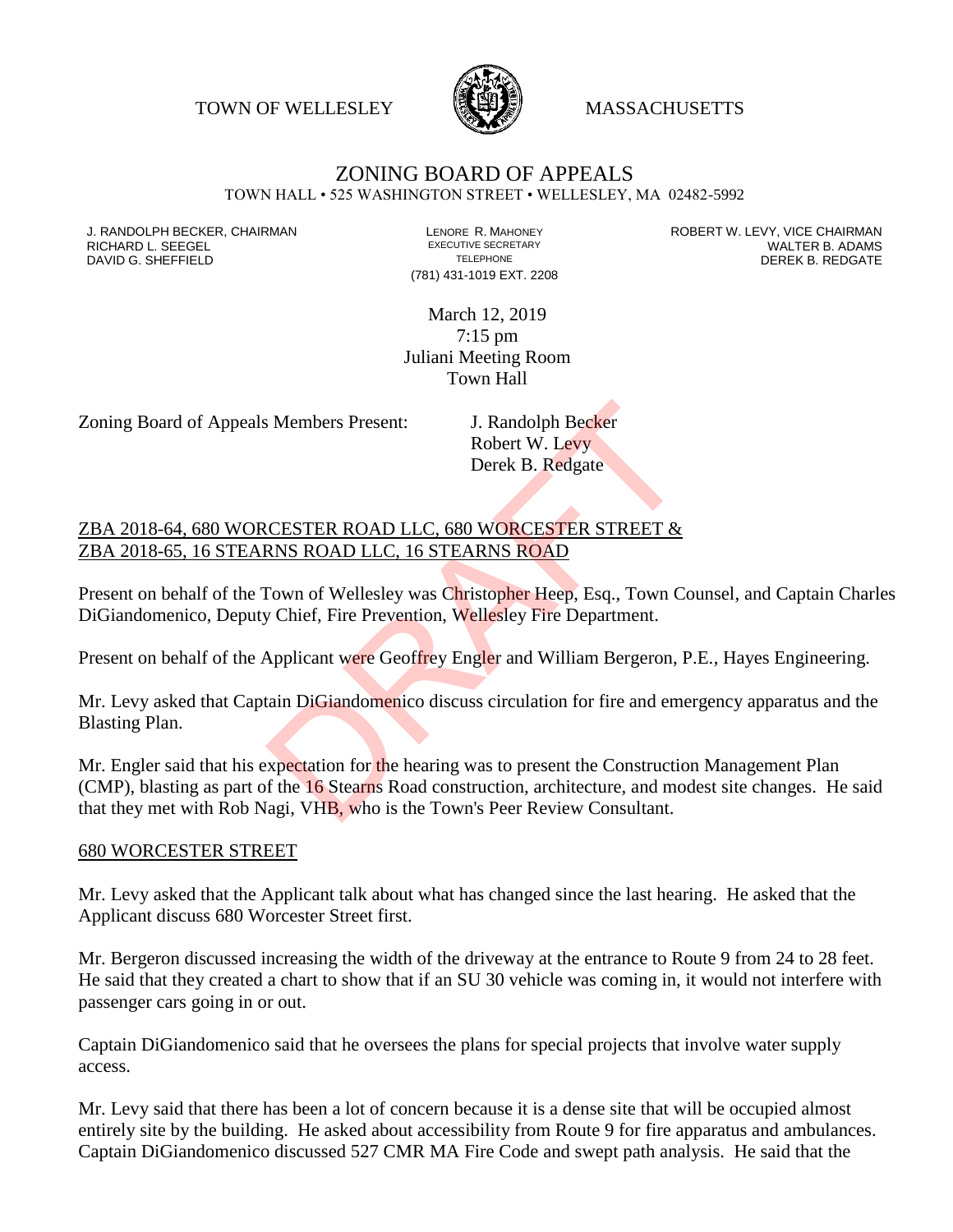project meets the State requirements. Mr. Levy asked if there are any concerns about the ability to respond to emergencies at the site. Captain DiGiandomenico discussed concerns about interference with Route 9. He said that the ladder truck can reach the front of the building from Route 9.

Captain DiGiandomenico discussed access and egress for ambulances, police and small fire apparatus. He said that there is access to pull under the garage if needed to make space for an ambulance and there will be a turnaround for a truck to come back out to Route 9. He said that circulation on the site will also depend on other factors such as snow and the time of day.

Mr. Redgate said that the project was reviewed by Mr. Nagi, the Town's Traffic Peer Reviewer, and DPW and they had overlapping comments about fire access to three sides of the building, acknowledging that the Fire Department has final approval. Captain DiGiandomenico discussed Chapter 18 of the 2015 Fire Code and the required distances for sprinklered buildings.

Captain DiGiandomenico said that the water supply was reviewed and found to be adequate. Mr. Bergeron that a new hydrant will come off of a 12 inch main.

Mr. Heep confirmed that a standard medical response team of fire, police, and ambulance will all be able to pull onto the site and leave enough room for cars that are parked in the garage to get out. Captain DiGiandomenico described the location of the command car, engine and ladder truck for a fire call on the site. He discussed parking the ladder truck on Route 9.

Mr. Levy asked if the Fire Department has any preferences to mark fire lanes. Captain DiGiandomenico said that a fire lane maintain should be 20 feet wide. He said that there should be something in the front. Mr. Levy discussed making that a condition.

The Board confirmed that the height of the building at five stories will not be an issue for the Fire Department.

## 16 STEARNS ROAD

Mr. Bergeron said that they met with VHB to discuss parking spaces in the circular parking area, Code requirements, moving the curb line out to allow for an easier turn, removal of two compact spaces, how rubbish truck will go in and out of the site, use of turnaround easement and incorporation into circular driveway, two driveways, and fire trucks access. a standard medical response team of fire, police, and am<br>ve enough room for cars that are parked in the garage to g<br>ed the location of the command car, engine and ladder trug the ladder truck on Route 9.<br>Pepartment has any

Mr. Bergeron discussed the location of fences that are shown on the Landscaping Plan.

Mr. Bergeron said that Fire Flow tests were done and show that they have more capacity than needed.

Captain DiGiandomenico said that the project was reviewed by a Fire Department Engineer, who found that it will meet all required codes. He discussed turnaround, ladder truck and other engine access, fully sprinklered buildings and annual testing. Mr. Levy discussed concerns about Stearns Road being dead end and narrow. He asked about a designated no parking or fire lane. Captain DiGiandomenico said that all fire apparatus can make a three point turn to turn around. He said that there should be no issues as long as the circle is open. Mr. Engler said that they can designate no parking areas.

Mr. Levy asked if there was anyone present at the public hearing who wished to address fire related or emergency access concerns.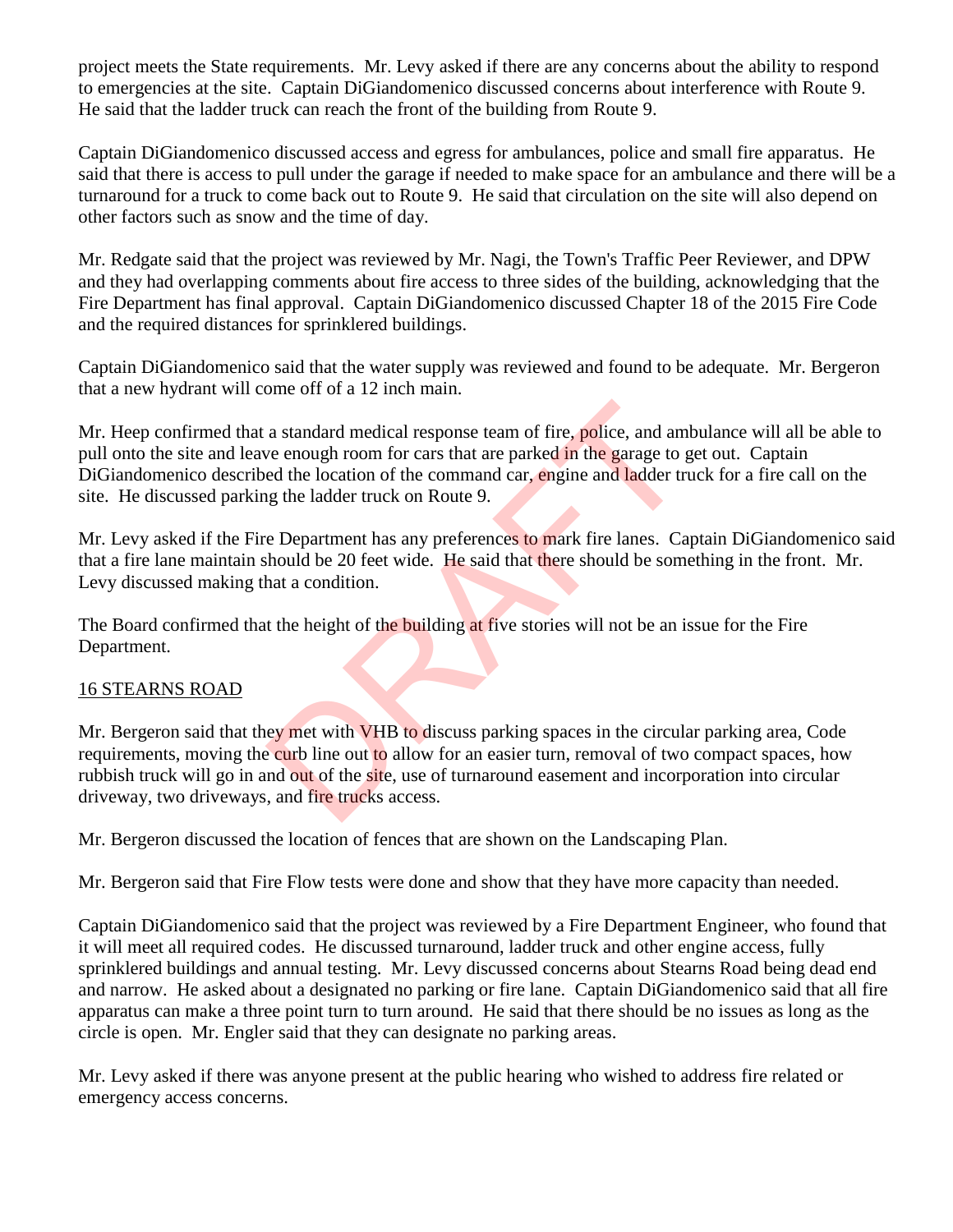Pete Buhler, 10 Stearns Road, said that 10 years ago no parking signs were put on Francis and Stearns Roads because Sprague was designated as a medi vac emergency evacuation. Captain DiGiandomenico said that there is a gate at the end that needs to be kept clear.

Mr. Buhler discussed fire access to the Alzheimer's Center. Captain DiGiandomenico said that the engines park on Route 9.

Mr. Levy asked about blasting. Captain DiGiandomenico said that it is regulated by the Fire Department.

Andy Dufore, Maine Drilling & Blasting, Milford, MA, discussed the blasting process, regulations under 527 CMR 1 Chapter 65, company background information, pre-blast surveys within 250 feet of the closest loaded bore hole, documentation of existing condition of homes, protections for company and homeowners, narrated video, and letters to homeowners. Mr. Becker asked about the specificity of the video. Mr. Dufore said that they go from room to room and document the conditions.

Mr. Redgate asked which houses will be located 250 feet from the closest loaded bore hole. Mr. Dufore said that approximately five houses should be affected. He discussed the blasting area and potential issues with utilities. He said that they are willing to do a survey for houses located beyond 250 feet, within reason. He said that they encourage pre-blast surveys because they help to educate the neighbors about the blasting process. He said that the company will obtain bond insurance after reviewing the surveys.

Mr. Dufore said that they are willing to provide notification by text, email or phone to interested parties approximately one half hour before blasting.

Mr. Levy asked if blasting occurs at a particular time of day. Mr. Dufore said that they might blast two times a day but the preference is to shoot once, typically at mid-day, depending on site conditions. He said that they have a fire detail on site every day that they blast. He said seismographs are set for the weakest materials to hold vibration levels to safe limits. He said that after blasting the fire detail collects readings to ensure compliance with code. ouses should be affected. He discussed the blasting area<br>y are willing to do a survey for houses located beyond 25<br>pre-blast surveys because they help to educate the neight<br>company will obtain bond insurance after reviewin

Mr. Dufore described drilling patterns to control vibrations. He discussed timing the blasts and blasting mats.

Mr. Levy asked if there are regulations for blasting close to a school. Mr. Dufore said that there are not. He said that they design the blast to be safe and cause no damage to homes. He said that there will be a written site security plan.

Mr. Levy said that because this is an active school site where the playground is used often for sports and after school activities, it is important to understand what hours blasting will occur. Captain DiGiandomenico said that blasting is usually done by the time that school gets out. Mr. Dufore said that they will work with the school to coordinate the best time for blasting.

Mr. Levy asked about the noise level of the blasting. Mr. Dufore described it as being similar to the sound of a truck rumbling on the road. He said that you will feel the blasts but they are designed to protect structural integrity. Mr. Levy asked that the blasting company communicate with the school, the neighbors including the Alzheimers Center, and the police.

Mr. Levy asked about the duration of blasting. Mr. Dufore said that it should involve 20 working days of continuous activity of drilling in various locations, loading the holes, setting the mats and blasting. He discussed the process for drilling and blasting. He discussed the process for registering complaints about damage to homes.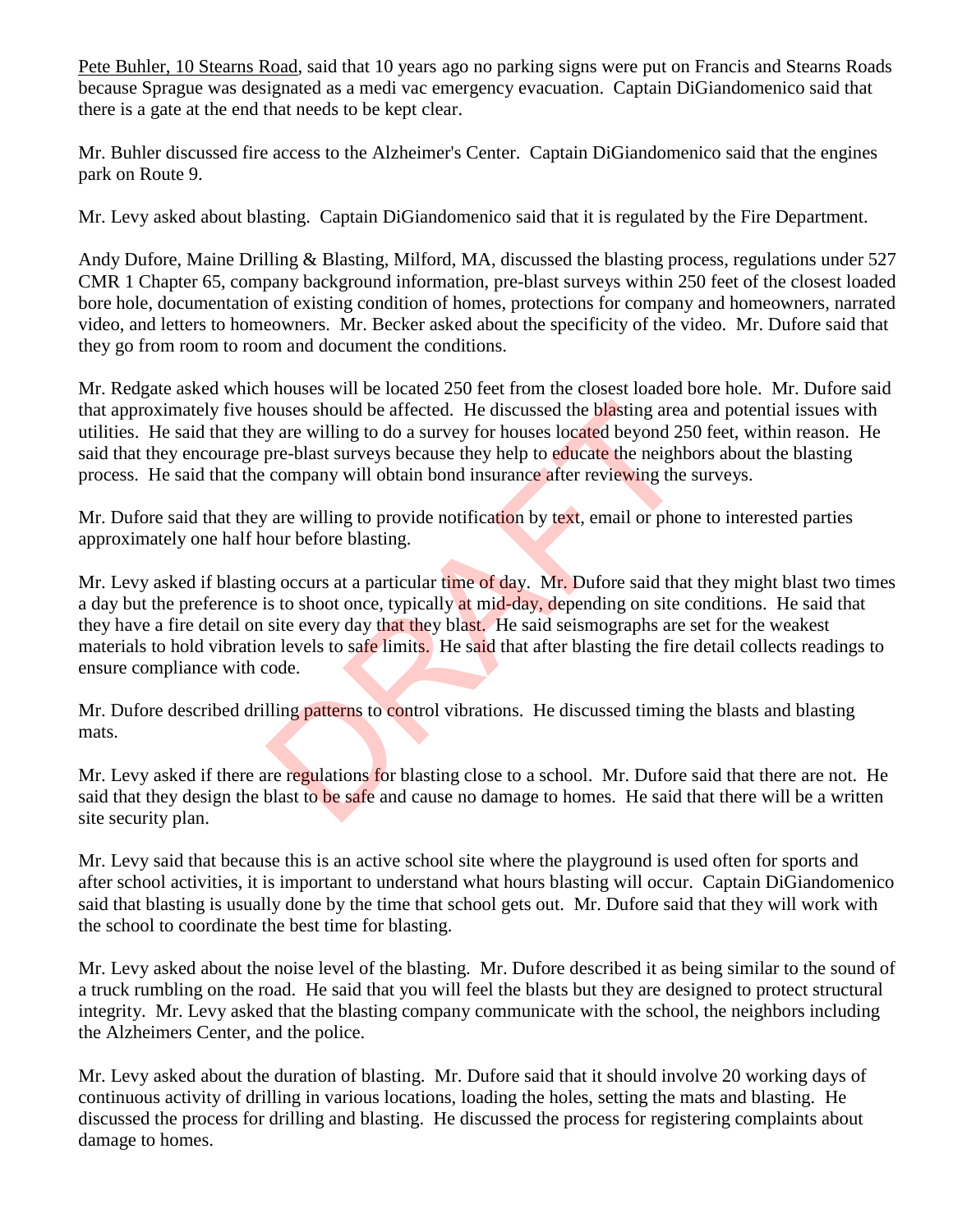Captain DiGiandomenico said that the Fire Department has only had one complaint about damage from blasting in six and a half years. He said that the fire fighter detail monitors the seismograph in the ground. Mr. Becker asked who controls the data that is collected. Mr. Dufore said that they keep a blast report with the seismic data. He said that if there is a complaint, the Fire Department will request the documents. Captain DiGiandomenico said that he keeps a folder with the permit application, pre-blast plan and survey, and a post-blast analysis. Mr. Becker asked if the data is retained. Mr. Dufore said that the data is used as feedback for the next blast. He said that they cannot predict vibrations due to variables in the ground but use the actual data to redesign for the most efficient blasting at the safest level. He said that they are required to notify the Fire Department if they exceed the levels.

Mr. Levy asked if special precautions are taken for gas lines. Mr. Dufore said that they work with the gas companies to be sure that they comply with the regulations.

Mr. Levy asked about the bond. Mr. Dufore said that they post a \$20,000 and the company provides \$10 million in insurance.

Captain DiGiandomenico said that the Fire Department looks at the company's information and makes sure that the licenses are up to date.

Mr. Levy discussed liability and damages. Mr. Dufore said that claims are handled by the company's risk manager.

Mr. Redgate asked about workers' licenses. Mr. Dufore discussed the workers involved and registration with the State. He said that blasting companies are highly regulated.

Mr. Engler said that blasting has nothing to do with 40B. He said that the Applicant is not asking for any waivers or special consideration. He said that the process will be regulated according to industry standards. Mr. Levy said that the Board had concerns about safety. Mr. Heep discussed State Statute Chapter 148, Section 20 regarding blasting and liability. So said that the Fire Department looks at the company's induction<br>date.<br>It is date.<br>It is date.<br>It is and damages. Mr. Dufore said that claims are handle<br>workers' licenses. Mr. Dufore discussed the workers in<br>a blasting co

Mr. Becker asked Mr. Dufore to describe the daily operations, safety and security.

Mr. Redgate asked Mr. Dufore to talk about any similar 20 day blasting projects that the company has done locally.

Mr. Levy asked if stone removal will affect the water table or have other geological effects.

The Board discussed possible effects that blasting may have on the AUL at Sprague field.

Mr. Levy asked if there was anyone present who wished to speak to the petition.

Scott Lainer, 31 Sunset Road, said that he is the parent of a student at Sprague School. He discussed concerns about 20 days of blasting during school and blasting near the Alzheimer's Center. Mr. Levy said that blasting will last less than 5 minutes for 20 consecutive days. Mr. Dufore said that they can speak with the school. Mr. Lainer said that the parents want to know what is going on.

Mr. Levy asked if the Applicant anticipated when the site work will be done if the project is approved. Mr. Engler said that a fair amount of time elapses between approval of a Comprehensive Permit and when construction begins. He said that they are willing to accept a condition to notify the Principal of Sprague School in advance of activity, provide a plan and have a discussion. Mr. Levy asked that they also coordinate with the Recreation Department to avoid interference with activities on the playing field at Sprague.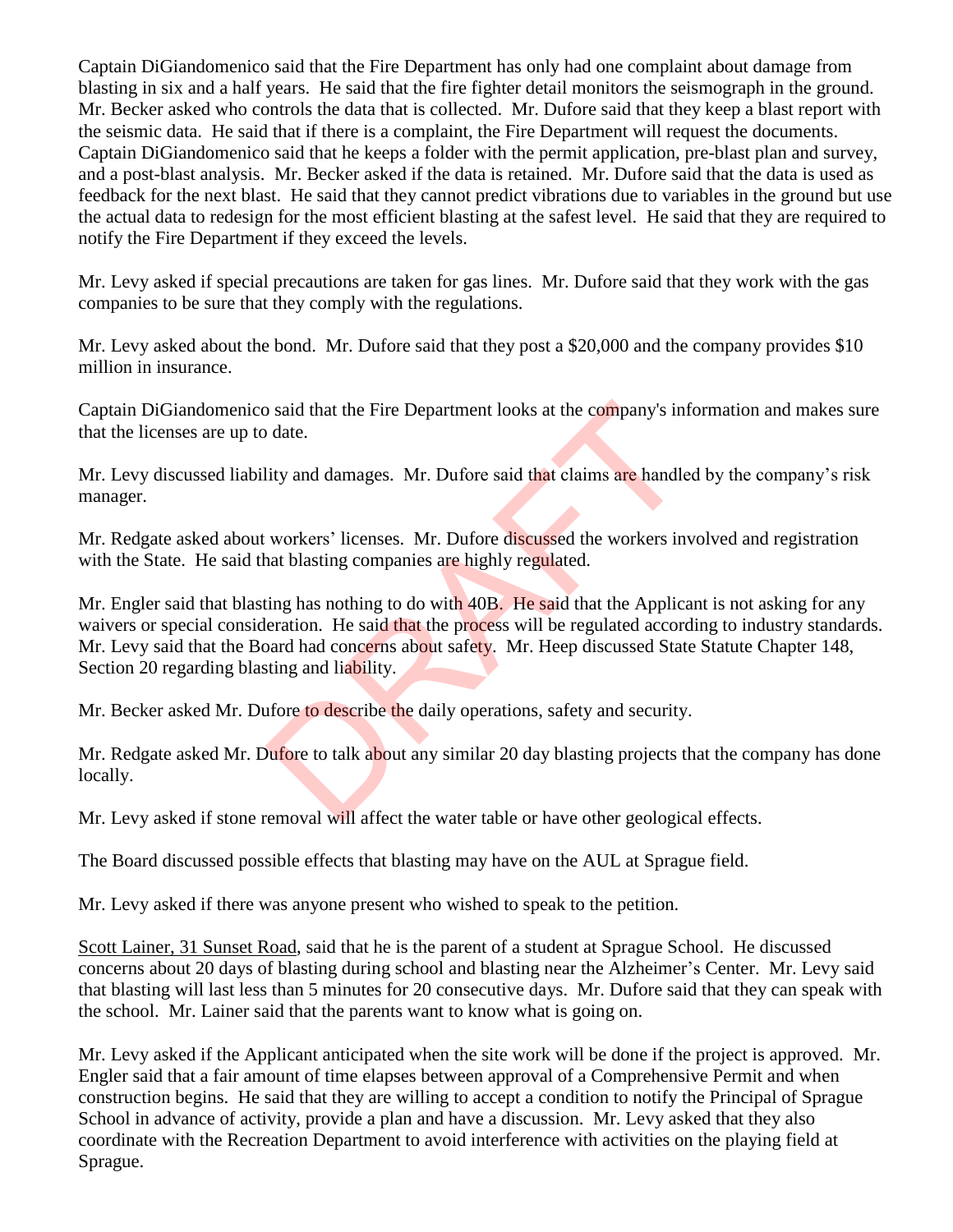Scott Fraser, 4 Stearns Road, discussed concerns about 20 days of blasting on children and Alzheimer's patients. He asked about liability for psychic trauma. Mr. Levy said that is beyond the statute, which is for property damage.

Mr. Fraser asked if there are standards and codes for blasting closed to remediated toxic landfills. He asked about effects of blasting on movement of water. Mr. Becker discussed water movement and pressure.

Mr. Dufore said that they will work with management at the Alzheimer's Center. Mr. Levy said that the blasting is permitted by law, is highly regulated, and is not up to the Board's discretion. He said that the Applicant is not requesting relief for blasting under 40B. He said that they Board asked that the blasting process be explained to the community.

Mr. Fraser discusses concerns about the effects on the gas line. Mr. Dufore said that the gas company will be highly involved.

Debbie Buhler, 10 Stearns Road, said that she works from home and has a good idea of when the school children go by, when people come home, school recesses, when games are being played, where cars park, buses, and daily schedules at Sprague. She discussed concerns about the magnitude and 20 days of blasting. Is Road, said that she works from home and has a good is<br>ple come home, school recesses, when games are being jes at Sprague. She discussed concerns about the magniture<br>document at the magnitude of rock. Mr. Dufore and the

Pete Buhler, 10 Stearns Road, discussed concerns about a tree house on his property. He asked about using alternatives such as hydraulic hammering or chemical removal of rock. Mr. Dufore discussed the issues associated with the alternative methods.

Mr. Buhler said that the Alzheimer's Center was **built on** a pile foundation. He asked if there are any concerns about the blasting affecting it. Mr. Dufore said that they will design the blast so that the vibration there will have decayed by a substantial amount.

Mr. Buhler asked about the effects of blasting on cars in driveways. Mr. Dufore said that moving the cars is not required.

Mr. Buhler discussed complaints and settlements that he had read about Maine Drilling & Blasting.

Sara McRoberts, representing her parents at 10 Francis Road, said that they have lived there for over 40 years. She discussed concerns about blasting and with cars parked on the street and the ability of a fire truck to get down the road.

Mr. Levy asked Captain DiGiandomenico how many blasting projects he has supervised. Captain DiGiandomenico that he has supervised approximately 20 projects. He said that he did not anticipate any problems as long as everyone does what they are supposed to do. He said that he has been a detail officer and they take extreme cautions. He said that he never worked on a project that had flying rock or an explosion. He said that it is a very quick rumble. Mr. Dufore said that they have blasted at schools when they are in session and around hospitals. He said that they have done a lot to reach out to facilities managers and principals. Captain DiGiandomenico said that State Regulations have guidelines that have to be followed by do not limit where you can blast. He discussed issues with a prior project on Pleasant Street.

Mr. Levy discussed inserting a condition to coordinate with the School Department and the Recreation Department about any activities on the fields.

Following a brief recess, Mr. Levy asked Mr. Engler to discuss the Construction Management Plans (CMP). Mr. Engler said that in many ways the CMP's for 16 Stearns Road and 680 Worcester are similar. He said